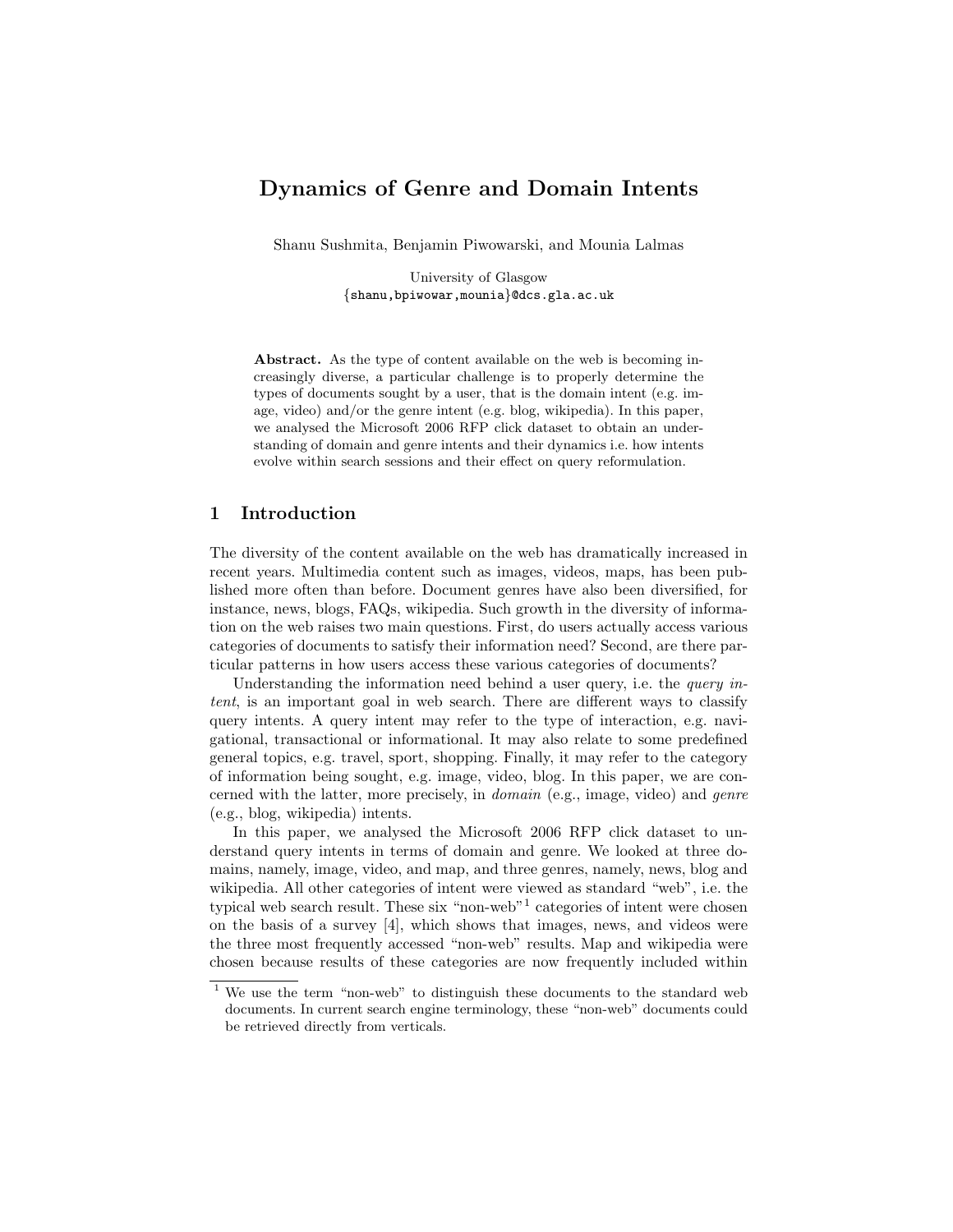the top ten result list by major search engines. This paper has two parts. We first propose a methodology to identify domain and genre intents, allowing us to learn whether users actually access documents of various categories to satisfy their information need. We then study the dynamics of these intents to uncover patterns in how users access documents of various categories.

#### 2 Data Set

We used the Microsoft 2006 RFP Dataset, containing 13,279,076 log entries [6] corresponding to a subset of web search logs from US users spanning over a month. Each log entry corresponds to a click and contains the following information:

- 1. The timestamp (time and date), used to order the clicks within a session.
- 2. A unique session id representing a search session. A session is the entire series of queries, one to several, submitted to the search engine by a user over some given time.
- 3. A unique query id given to each distinct query submitted during a search session.
- 4. The query terms used by the search engine to display results.
- 5. The URL of the clicked result.

We used three sources of evidence: (1) the query itself, more precisely the use of intent-specific terms such as "video", "map", etc; (2) the clicked URLs; and (3) the titles of the corresponding web documents. Previous work, e.g. [3], has shown that result snippets (title, URL and excerpt) of the clicked web documents could be used to determine query intents. For instance, a log entry in our dataset corresponds to a document with title "images and diagrams of human muscular system" after having entered the query "muscular system". The term image in the document title, and the fact that the user has accessed that document, may be a good indication that the user is looking for images.

| Total number of entries          | 6,637,590 |
|----------------------------------|-----------|
| Total number of sessions         | 3,960,541 |
| No of sessions with 1 click      | 2,654,794 |
| No of sessions with 2 clicks     | 721,223   |
| No of sessions with 3 clicks     | 282,980   |
| No of sessions with 4 clicks     | 132,834   |
| No of sessions with 5 clicks     | 68,403    |
| No of sessions with $> 5$ clicks | 100,307   |
| Average duration of a session    | 00:03:44  |
|                                  |           |

| Number of dis-Original Random |        |        |
|-------------------------------|--------|--------|
| tinct intents                 |        |        |
| Seven                         | 0.000  | 0.000  |
| Six                           | 0.000  | 0.000  |
| Five                          | 0.000  | 0.002  |
| Four                          | 0.005  | 0.034  |
| Three                         | 0.121  | 0.470  |
| Two                           | 3.385  | 6.354  |
| )ne                           | 96.489 | 93.140 |

Table 1. Statistics about the click dataset Table 2. Percentage of sessions with one, used in our study.

two, ... , six and seven different intents.

We did not use document excerpts as we did not have access to them. As the data set did not contain the titles of the clicked documents, we had to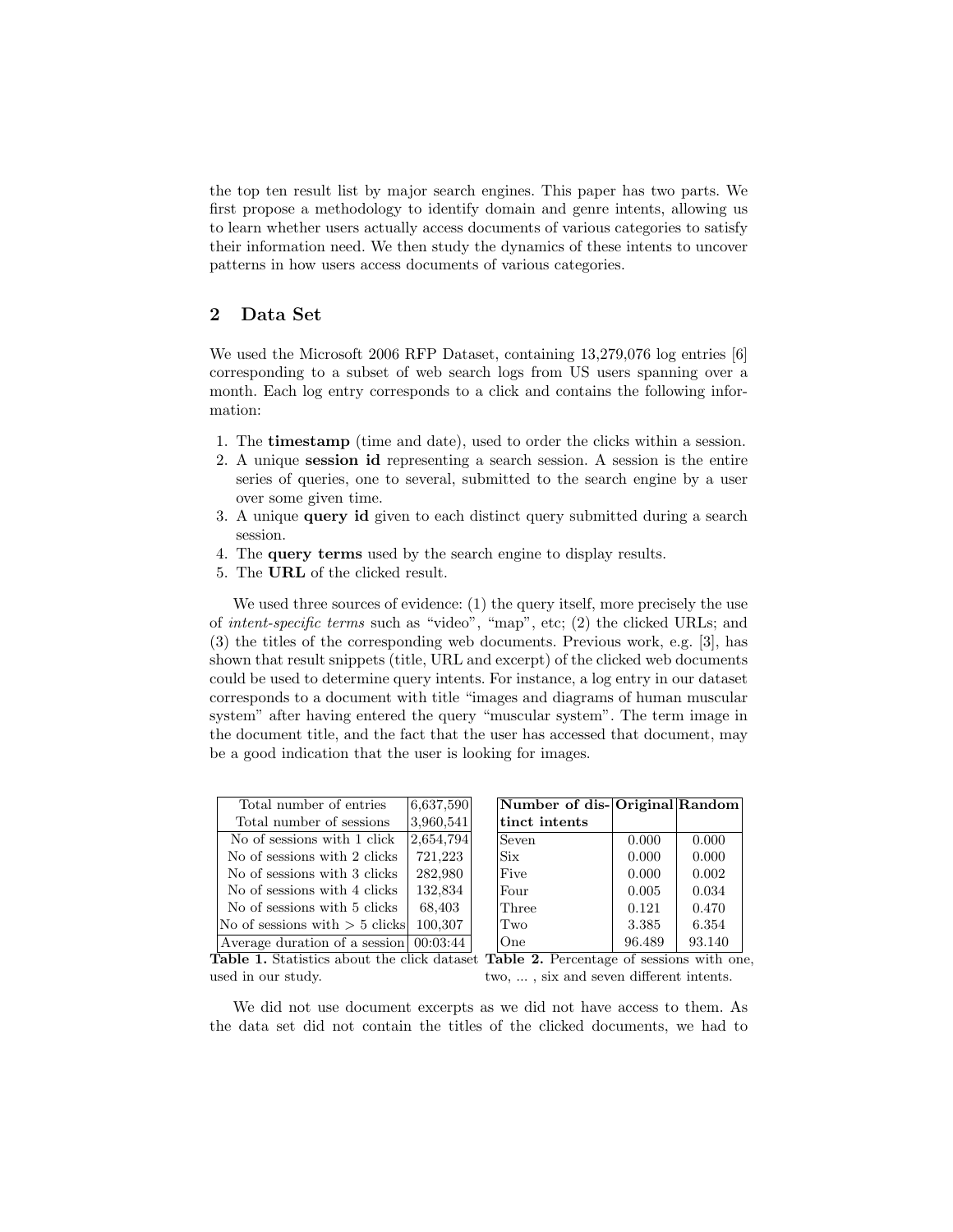retrieve these. We therefore downloaded the clicked documents. Given the time lag between when the dataset was created and our download of the clicked documents (approximately 3 years), we were able to obtain the titles for only 50% of the clicked documents. We then used those sessions for which we could download the titles for all clicked documents. The statistics reported in Table 1 correspond to these log entries.

### 3 Determining domain and genre intents

The first stage of our work is to determine the intended domains and genres for given queries. We first used a rule-based classifier, whose output was used to build the features used by a machine learning classifier.

| $ \mathrm{Internet}\ \mathrm{Rule} \mathrm{SVM} \mathrm{Both}\ \ $ |      |      |                    |      | $\mathbf{N}$   image video blog map wiki news web |                                         |                  |  |                                                                |      |
|--------------------------------------------------------------------|------|------|--------------------|------|---------------------------------------------------|-----------------------------------------|------------------|--|----------------------------------------------------------------|------|
| image                                                              | 1.10 | 0.32 | 1.42               | 98   | 0.30                                              | <b>0.18</b>   0.01   0.00   0.00   0.01 |                  |  |                                                                | 0.49 |
| video                                                              | 0.64 | 0.86 | 1.50               | 131  | 0.02                                              | $0.46$   0.02   0.00   0.00             |                  |  | 0.03                                                           | 0.47 |
| news                                                               | 0.71 | 1.43 | 2.14               | 62   | 0.08                                              |                                         |                  |  | 0.12 $\vert 0.27 \vert 0.00 \vert 0.01 \vert 0.03$             | 0.49 |
| map                                                                | 1.50 | 0.03 | 1.54               | 25   | 0.00                                              | $0.00 -$                                |                  |  | $\vert 0.00 \vert 0.63 \vert 0.00 \vert 0.00 \vert 0.37 \vert$ |      |
| blog                                                               | 0.03 | 0.15 | 0.17               | 66   | 0.04                                              | 0.02                                    |                  |  | $\vert 0.04 \vert 0.00 \vert 0.74 \vert 0.00 \vert 0.17 \vert$ |      |
| wiki                                                               | 0.07 | 0.89 | 0.96               | 75   | 0.08                                              | 0.04                                    |                  |  | $(0.02 \mid 0.02 \mid 0.01 \mid 0.32 \mid 0.52)$               |      |
| web                                                                | NΑ   |      | $92.27 \mid 92.27$ | 3354 | 0.04                                              | 0.04                                    | $0.02 \mid 0.01$ |  | $\vert 0.00 \vert 0.02$                                        | 0.87 |

Table 3. Left: Percentages of classified clicks into the different intents with the rulebased "Rule", the machine learning "SVM" methods, and combined together "Both". Right: Percentage of correctly classified/ mis-classified intents. N is number of training examples (values above 0.05 in bold).

#### 3.1 Rule-based classifier

Our aim here is to classify as accurately as possible some of the log entries. This was important as these classifications were to be used as inputs to calculate the features for the machine learning approach. To build a high precision classifier, we used the most reliable source of evidence, namely the query terms. For example, if the user has explicitly typed photo in the query, we deduced that the user is looking for image, i.e. has an image intent. Here photo is referred to as an "intent-specific" term. We use the following intent-specific terms to classify the clicks into domains/genres:

Image: image, images, photo, photos, picture, pictures. Video: video, videos, movie, movies. News: news. Map: map, maps. Blog: blog, blogs. Wikipedia: wiki, wikipedia.

Although not exhaustive, these intent-specific terms are a good approximation of how users would search, in terms of the queries they would submit to a search engine, for documents of particular domains or genres. With this approach, 268,491 log entries (i.e. clicked URLs), that is 4% of the total log entries, were identified to be of one of the six intents.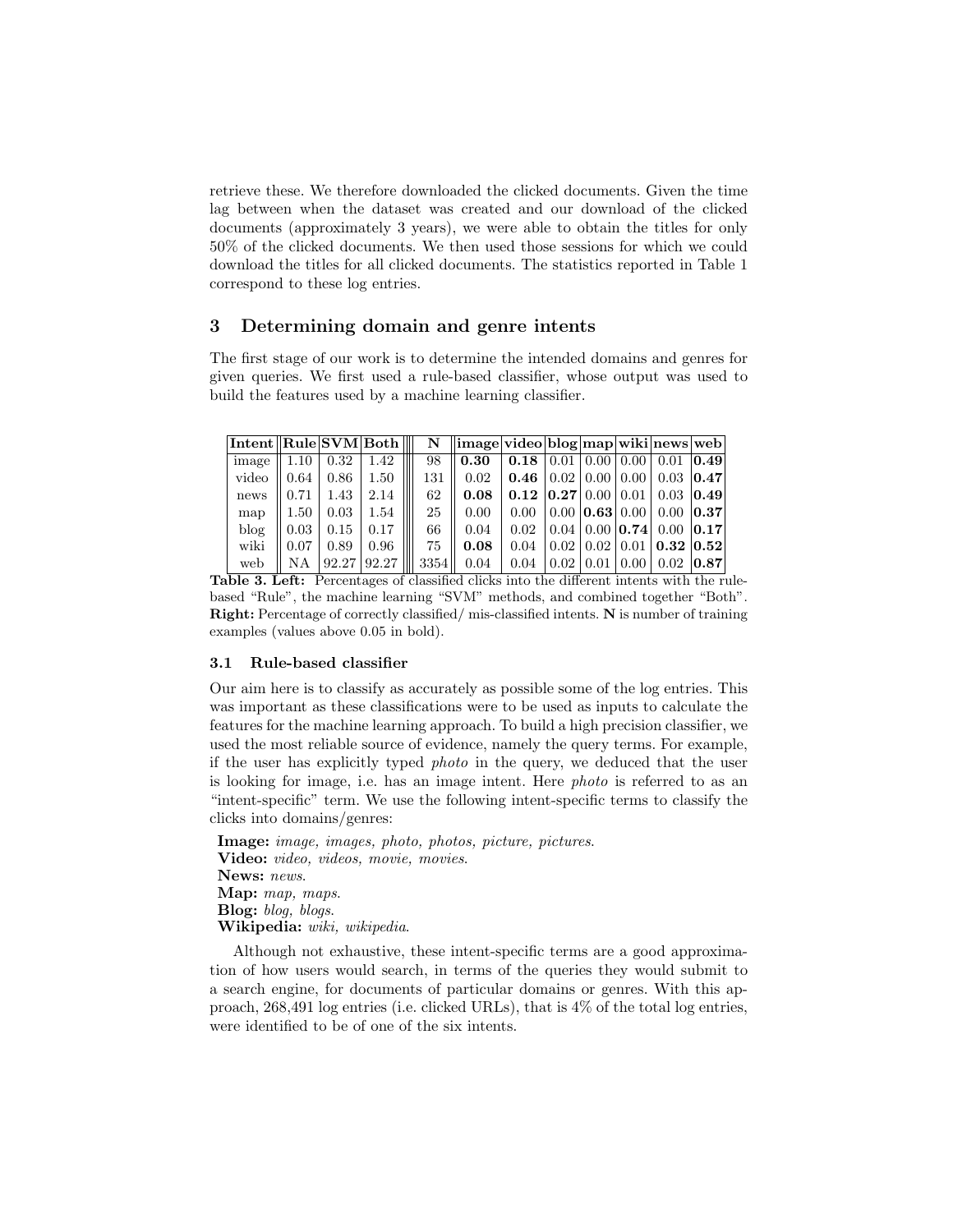#### 3.2 Machine learning classifier

To identify additional non-web intents, we make use of machine learning techniques. This requires (1) a manually labelled set of log entries; (2) designing features correlated with the possible intents that can be computed for every log entry; (3) training a classifier to predict the intent given (1) and (2). Finally, we predict the intent of the non-manually classified log entries using the classifier given their features.

For (1), we randomly sampled 3800 log entries and manually classified them into one of the following six *category* intents – image, video, blog, map, wikipedia, and news. A click was classified as having a web intent (our unclassified category) when it could not be classified into any of the above six categories. A web intent corresponds mostly to the typical web search result, and we expect it to be the predominant intent. We used the query terms, the URL and the document title for this purpose. The outcomes of the manual classification is shown in Table 3, the  $N$  column. As expected, web corresponds to the predominant query intent.

Step (2) aims at defining a set of features associated with each log entry, where each feature should be a good predictor for identifying a subset of intents (ideally one). In our case, the set of features were based on the language models computed from the dataset (classified intents) obtained through the rulebased approach. We build a language model for each source of evidence and each category. We also build a background language model for the source of evidence itself, which estimates the probability of a term to appear in the given source regardless of the intent. We chose to model separately the three sources of evidence since they are of very different nature.

Our hypothesis is that each category uses a vocabulary often associated with explicit intent-specific terms. For instance, in a query, if "Aniston" is often associated with "photo", the term "Aniston" will be associated to a large number of log entries classified as an image intent by the rule-based classifier. As a result, the query language model for the intent "image" will give a higher probability to "Aniston" than the background language model, and thus comparing both probabilities gives the classifier an indication of how likely a term (or a set of terms) is generated by an intent-specific language model rather than by the background one. We estimated the parameters of each language model<sup>2</sup>, one for each source of evidence s and intent i (21 in total, i.e. one for each of the 3 sources and for each of the 6 intents plus the background model). We estimated the probability that a term t occurs using the standard maximum likelihood estimate, and smoothed it using the background language model for a given source of evidence.

$$
P(t/\mathbf{i}, \mathbf{s}) = \lambda P_{ML}(t/\mathbf{i}, \mathbf{s}) + (1 - \lambda) P_{ML}(t/\mathbf{s})
$$
\n(1)

$$
= \lambda \frac{c_{\mathbf{i},\mathbf{s}}(t)}{\sum_{t'} c_{\mathbf{i},\mathbf{s}}(t')} + (1 - \lambda) \frac{c_{\mathbf{s}}(t)}{\sum_{t'} c_{\mathbf{s}}(t')}
$$
 (2)

<sup>&</sup>lt;sup>2</sup> For the URLs, we considered that terms were any maximal sequence of alphanumeric characters. For example, http://www.abc.com/video has four terms, www, abc, com and video.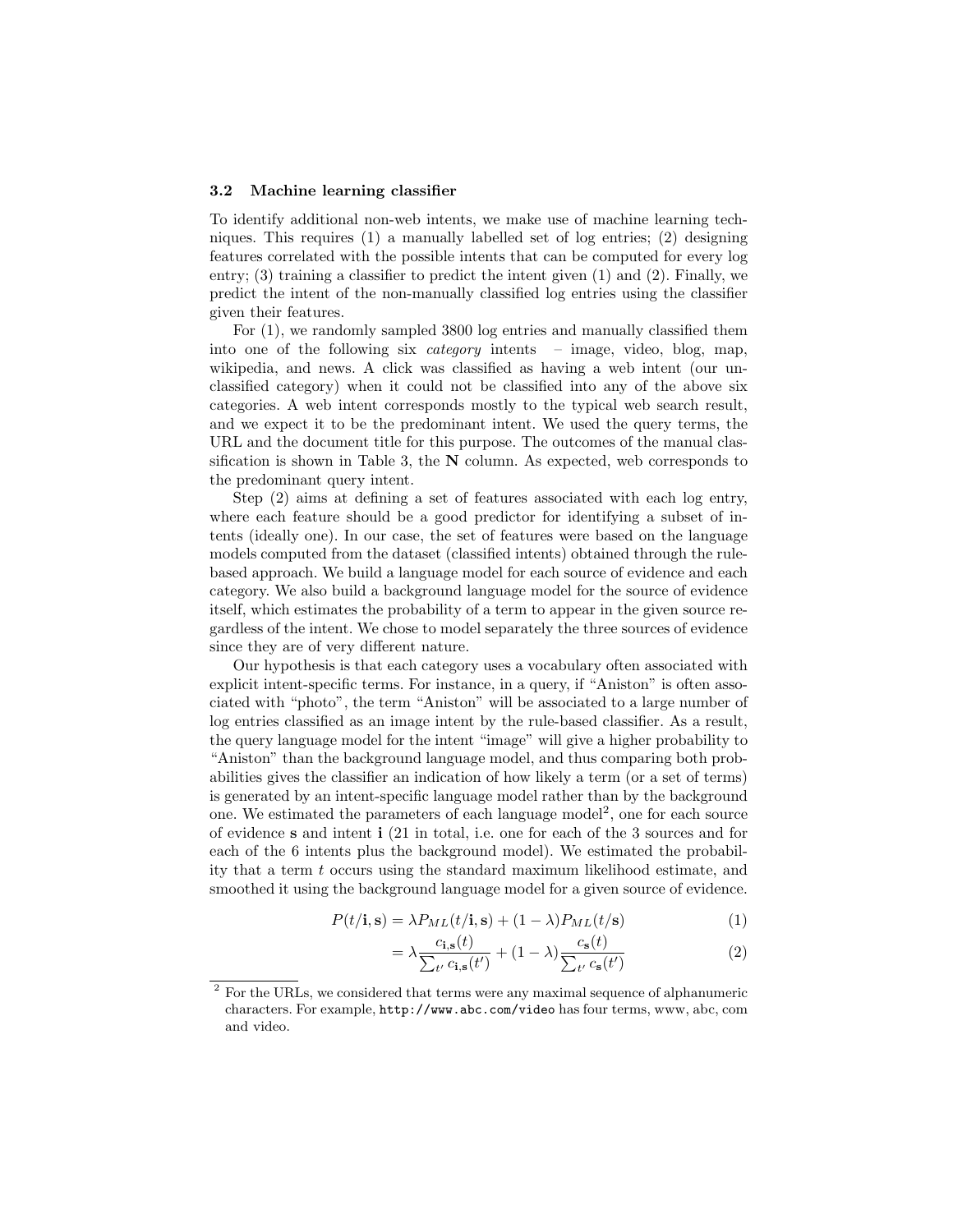The probability  $P_{ML}$  is the maximum likelihood estimate of the probability of a term occurring in a given source of evidence s, and if given, for the intent i (otherwise, it is the background language model). Here,  $c_{i,s}(t)$  denotes the number of times the term t appeared for source s with the intent i, and  $c_s(t)$  is the number of times term  $t$  appeared for source  $s$ . These were computed from the set of automatically classified clicks using the rule-based classifier. The smoothing parameter  $\lambda$  was heuristically set to 0.95, to emphasize the importance of the intent. We then compute the probability that a sequence of terms  $T$  is generated by any of the language models by

$$
P(T/\mathbf{s}, \mathbf{i}) = \prod_{t \in T} P(t/\mathbf{s}, \mathbf{i})
$$
 (3)

We then use the logarithmic ratio of the probability (for a given source) of observing  $T$  given the intent to the probability of observing  $T$ :

$$
R_{\mathbf{i},\mathbf{s}}(T) = \log \frac{P(T/\mathbf{s}, \mathbf{i})}{P(T/\mathbf{s})}
$$
(4)

whose value is above 0 if it is more likely that the text was generated given the intent than in general, and below 0 in the opposite case. This gives rise to a set of 18 features (one for each of the 6 categories and 3 sources) that are used as an input to build a multi-class classifier.

We use an SVM classifier<sup>3</sup> [1] because it performed the best when evaluated with a 10-fold cross-validation, described further below (using nine tenth of the manually classified data to learn, and one tenth to compute the performance, and repeating this operation 10 times). During the selection process, we preferred models that predicted either the correct or the web intents, over those with better performance that predicted an incorrect non-web intent.

The SVM classifier was then trained using a 3-fold cross validation and a Gaussian radial basis function. With respect to the manually labelled data, to give less importance to the web intent, we down-sampled the number of corresponding examples and only chose 20% of those, which gives a total of 817 manually labelled examples. In addition, we added an equal number of automatically labelled log entries (randomly sampled among the 224,241 classified log entries), using the same rules as in Section 3.1 but using the title and URL as sources of evidence. We experimentally found that using this set of data for training did improve the performance of the classifier.

Table 3 (Right) shows the confusion matrix with our final settings. The correct classification rate is low (between 0.27 and 0.87), but most of the time, when a click is misclassified its predicted intent is web. The only exceptions are for image (18% are classified as video) and blog (20% are classified as either image or video). Nonetheless, given that web is our unclassified category, the results show that we have improved recall without hurting precision too much.

Table 3 (Left) shows the statistics about the intent classification (rule-based, using SVM as our machine learning approach, and merged together) of all the

<sup>&</sup>lt;sup>3</sup> We used the implementation of [2].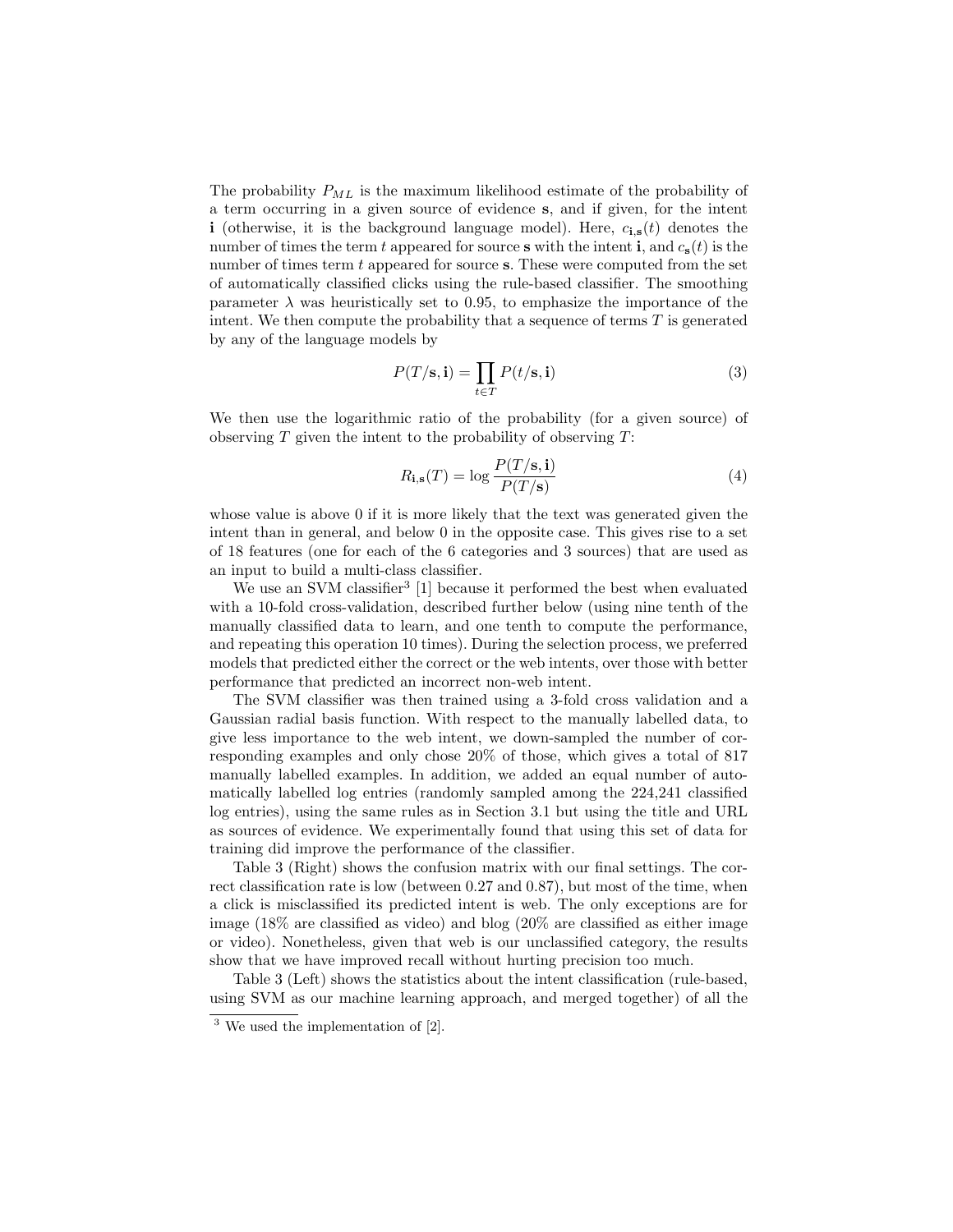log entries. It is this merged labelled log that was used in the remaining analysis of this paper. We see that approximately 8% of the total log entries were identified to have a domain or genre intent other than web. This is not negligible considering the large size of the log data analyzed, and is compatible (although not directly comparable) to the results reported in [5].

# 4 Research questions and methodology

To study the domain and genre intents, and their dynamics, we posit the following three research questions, each investigated in separate sections next:  $(R1)$ What are the frequent combinations of domain and genre intents within a search session? (R2) Do domain and genre intents evolve according to some patterns? and (R3) Is there a relation between query reformulation and a change of intent?

From Table 2, column "Original", around 96.48% of the sessions have only one underlying intent. However, most sessions are composed of one or two clicks (85%, computed from Table 1), and web is the most likely intent (92.28% in Table 3 Left). We can expect that a high percentage of sessions will be one- or two-click sessions with a web intent, and hence will be single-intent sessions. It is therefore not possible to know whether our statistics of 96.48% is due to the fact that users do not combine intents, or that the click and intent distributions are highly skewed. To overcome this, we compare statistics with those obtained from a random log. This random log is exactly similar to the real log, but instead of using a classifier to assign an intent to each log entry we have to select one by random, in accordance with the intent distributions presented in Table 1. The random log is a log where the intent would be independent of what the user is searching for, and of his or her search history. To compute statistics for this random log, we average over all the possible random intent assignments.

We thus report statistics computed for both the real and the random logs. Going back to the example of the  $96.48\%$  of single-intent sessions in Table 2, we can see (Table 2, column "Random") that we would expect 93.14% of the sessions to be single-intent in the random log. This sets the following limit: if the real number was below this limit (even with a percentage as high as 90%), then we could say that users tend to combine more than one intent within a session; instead, we observe that our statistic is higher (96.48%) which means that sessions are indeed generally single-intent.

# 5 Combination of query intents

We investigate the existence of frequent combinations of query intents in search sessions  $(R1)$ . We compute how often query intents, as classified with the approach described in Section 3, co-occur within the same search session. Table 2 shows the percentage of sessions that contain two or more different intents. We observe that there are very few sessions with more than two different query intents. This is in accordance with the study reported in [5].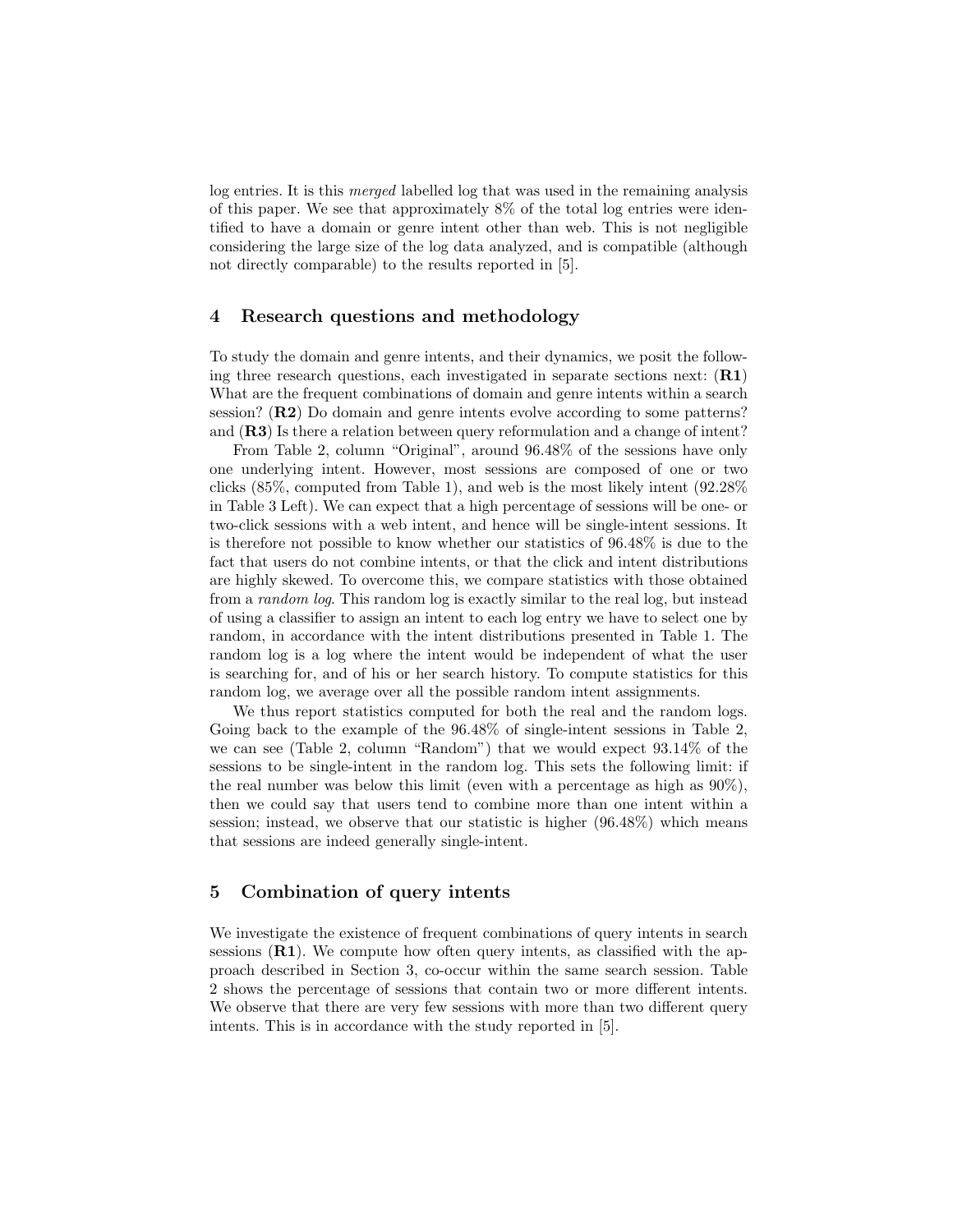Table 4. Percentage of sessions with corresponding pair of intents, where L stands for original log, and R for random log, n= News, m= Map, i= Image,  $v=V$ ideo,  $w=$ Wikipedia, b=Blog and W= Web. Column  $\%$  1/2 (respectively  $\%$  2/1) reports the percentage of sessions with the first intent of the pair (respectively second) that also had the second (respectively first) intent.

|           | $\%$      |                             |              | $\% 2/1 \, \ \% 1/2$         |         |         |
|-----------|-----------|-----------------------------|--------------|------------------------------|---------|---------|
| Comb      | L         | R.                          |              | $\mathbf{L} \mid \mathbf{R}$ | L R     |         |
| bm        |           | 0.00 0.02 0.5 4.6 0.1 0.5   |              |                              |         |         |
| nb        |           | 0.01 0.03                   |              | 0.3 0.5 2.6 6.2              |         |         |
| vm        | 0.01      | 0.2                         |              | 0.3 4.5  0.4 4.4             |         |         |
| bw        | 0.02 0.01 |                             | 4            | 2.8  0.7 0.5                 |         |         |
| ib        |           | 0.02 0.02                   |              | 0.8 0.5                      | 4.1 4.3 |         |
| im        |           | 0.02 0.19                   |              | 0.9 4.5                      | 1.1 4.1 |         |
| in        |           | 0.04 0.26                   |              | 1.5 6.2                      | 1.1 4.2 |         |
| nm        |           | 0.04 0.28                   | $\mathbf{1}$ | 4.51                         |         | 1.8 6.2 |
| nw        |           | 0.04 0.18                   |              | 1.1 2.8  1.6 6.2             |         |         |
| vb        |           | 0.04 0.02                   |              | 1.4 0.5                      | 7.8 4.5 |         |
| wm        |           | 0.04 0.13                   |              | 1.5 4.5                      | 1.9 2.8 |         |
| vn        |           | 0.05 0.27                   |              | 1.7 6.2                      | 1.3 4.4 |         |
| iw        |           | 0.09 0.12                   |              | 3.3 2.8                      | 3.4 4.1 |         |
| iv        |           | 0.10 0.18                   |              | 3.6 4.4  3.5 4.2             |         |         |
| <b>VW</b> |           | 0.06 0.12  2.1 2.8  2.2 4.4 |              |                              |         |         |

|           | $\%$     |              |           | % 2/1       |      | % 1/2 |
|-----------|----------|--------------|-----------|-------------|------|-------|
| Comb      | L        | $\mathbf{R}$ | L         | $\mathbf R$ | L    | R.    |
| bb        | 0.09     | 0.00         | 18.9      | 0.2         | 18.9 | 0.2   |
| ww        | 0.50     | 0.04         | 18.6      | 1.5         | 18.6 | 1.5   |
| mm        | 1.11     | 0.1          | 51.8      | 2.3         | 51.8 | 2.3   |
| <b>VV</b> | 1.17     | 0.1          | 43.1      | 2.2         | 43.1 | 2.2   |
| nn        | $1.33\,$ | 0.2          | 35.5      | 3.2         | 35.5 | 3.2   |
| ii        | 1.40     | 0.09         | 52.5      | 2.1         | 52.5 | 2.1   |
| bW        | 0.43     | 0.51         | 88.6 97.1 |             | 0.4  | 0.5   |
| mW        | 1.35     | 4.42         |           | 62.7 97.3   | 1.4  | 4.4   |
| iW        | 1.85     | 4.09         |           | 69.2 97.3   | 1.9  | 4.1   |
| vW        | 1.99     | 4.31         |           | 73.1 97.3   | 2.1  | 4.3   |
| wW        | 2.48     | 2.77         |           | 92.9 97.2   | 2.6  | 2.8   |
| nW        | 2.87     | 6.1          |           | 76.5 97.4   | 3    | 6.1   |
| WW        | 91.77    | 91.41        |           | 94.9 91.7   | 94.9 | 91.7  |

The ratio between the original and the random log statistics show that the fact that a session is associated with a low number of intents is not due to chance. Moreover, the ratio increases as the number of intents increase, which shows that when users have diverse intents, it is generally restricted to at most two. Therefore, we computed the percentage of sessions where at least two intents appeared among sessions with two intents or more (Table 4). For instance, the value 0.01% for "nb" means that there are very few sessions with a blog and a news intents. We also computed for each pair of intents the % that given one intent the second was observed within the same session, and vice versa (3rd and 4th group of columns). For instance, for "vw", the value 2.1% means that 2.1% of the sessions that had a video intent also had a wikipedia intent.

We can observe that most users do not mix intents. Indeed, rows "bm" to "vw" and rows "bW" to "nW" show that users are less likely to combine two different intents in the same session than what would be expected by random (around 3 times less likely in average). Looking at the rows "bb" to "ii", it is on average around ten times more likely that users repeat a click on the same intent than what would be expected by random. In sessions made of two or more clicks, when one intent is map, video, image or news, then there is above 35% of chance to observe a second click with the same intent (third and fourth group of columns). For blog and wikipedia, the probability is lower although still high (around 19%). This could be because users might consider wikipedia and blog result pages as web pages and hence do not differentiate them as belonging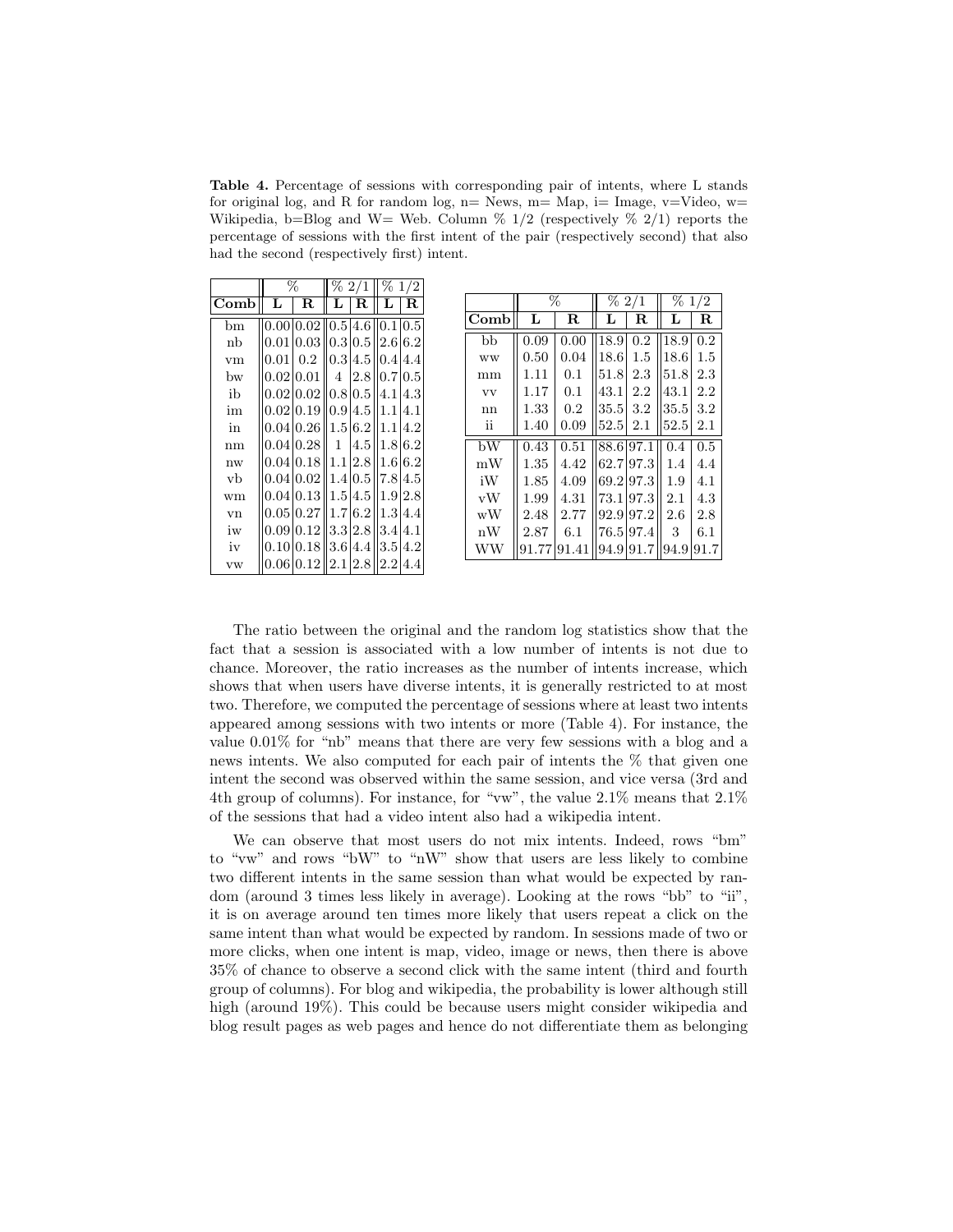to different categories. We however observe some potential exceptions for the pairs blog/wikipedia ("bw"), image/blog ("ib"), and video/blog ("vb"). These three pairs occur more often together that would be expected by random. However, the difference in percentages ( $\approx 0.01$ ) are so low that this is likely due to noise from the classification.

A last observation is that when there are two intents, these are often a web intent and any non-web intent, as shown in the last series of rows in the table. This is not surprising, and means that search results should continue to contain mostly web results, and when appropriate, images, videos, blogs, etc in addition. This is nowadays the approach followed by all major search engines.

## 6 Patterns of query intents

We investigate how domain and genre intents evolve within search sessions  $(R2)$ . We restrict ourselves to sessions with two query intents. We consider the five most frequent co-occurrences of two query intents (other co-occurrences were too low): image+web, wiki+web, video+web, news+web, map+web. For each such pair intent+web, we looked at all possible sequences of changes of query intents. The four most frequent ones, for all five pairs, were of the form, web  $\rightarrow$  intent, intent  $\rightarrow$  web, intent  $\rightarrow$  web  $\rightarrow$  intent, and web  $\rightarrow$  intent  $\rightarrow$  web. In Table 5, we report for each pair the percentage of sessions containing each of the identified four sequences. All the others come under "Other". In our calculation, we excluded sessions with less than three clicks, to avoid results biased towards the large number of two-click sessions.

First, for the wikipedia intent, users do not follow any particular pattern. Indeed, the sequences obtained are close to what would be expected by random. This confirms the findings of the previous section, where we made the hypothesis that users do not differentiate between wikipedia and web documents. Second, when the intent is news, video and map, users switch from one intent to another, but do not tend to switch back to the first intent. By random we would expect more users to move back and forth between intents. This can be seen in the difference between the random and real logs for the four sequences. Third, in the case of image intents, we observe that users are less likely to move back and forth between intents. However, different from news, video and map intents, users are more likely to begin with a web intent before looking at images, rather than start with an image intent and then switching to a web intent.

There is a common sequence in the intents for all except for wikipedia. Users have a tendency to go from one intent to the other, and then to end the session, rather than switching several times between intents within the same session.

### 7 Query intents and query re-formulation

We study both quantitatively (how many) and qualitatively (how) the effect of a change of intent on a user query (R3). We thus compare pairs of consecutive queries with two different intents, within the same session. For each such pair,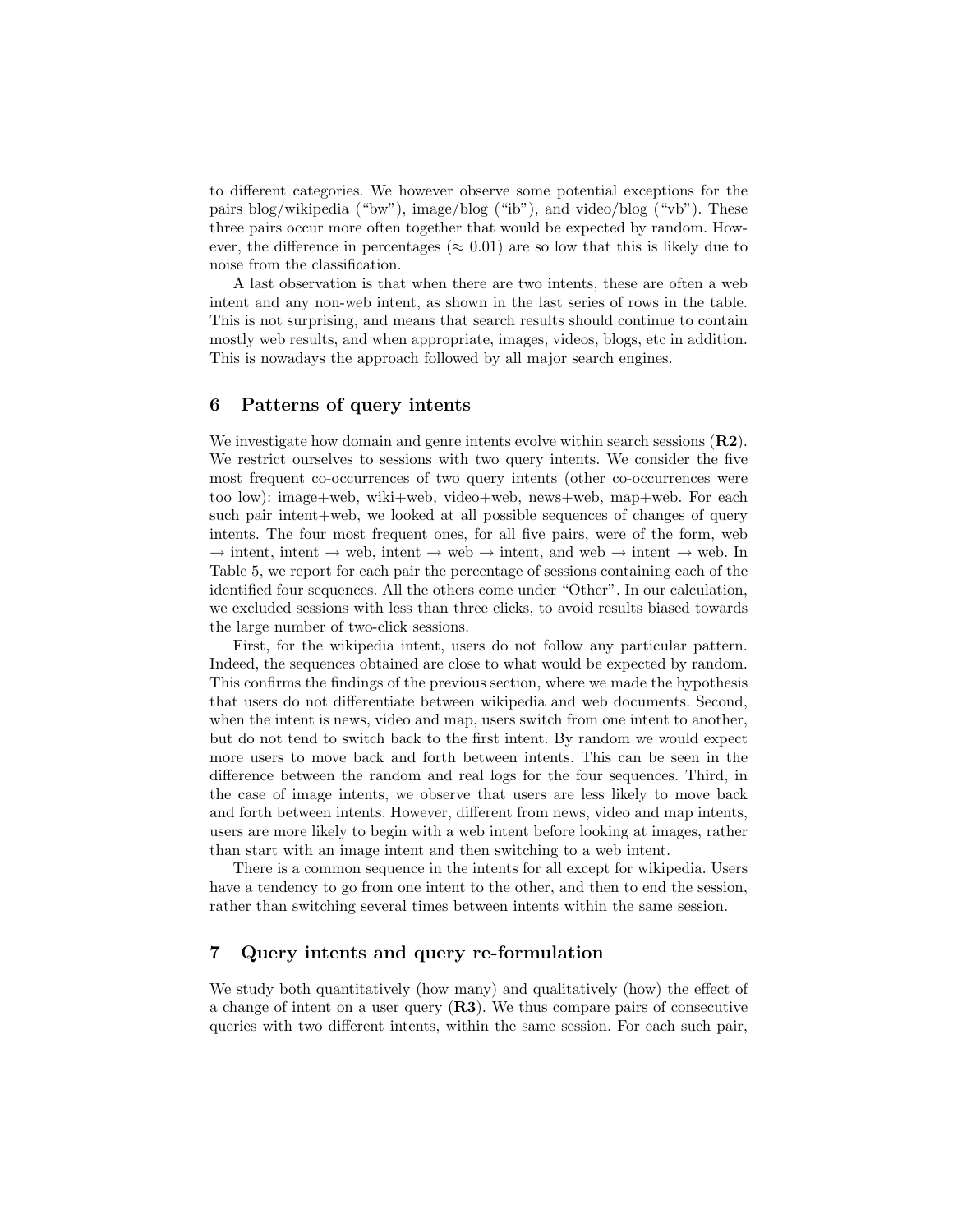|                                           |    |                 | Sequence                                  |                | Original Random |
|-------------------------------------------|----|-----------------|-------------------------------------------|----------------|-----------------|
|                                           |    |                 | video $\rightarrow$ web                   | 32             | 26              |
| Sequence                                  |    | Original Random | web $\rightarrow$ video                   | 34             | 26              |
| wiki $\rightarrow$ web                    | 25 | 26              | web $\rightarrow$ video $\rightarrow$ web | 31             | 46              |
| web $\rightarrow$ wiki                    | 30 | 26              | $video \rightarrow web \rightarrow video$ | 1              | $\Omega$        |
| web $\rightarrow$ wiki $\rightarrow$ web  | 41 | 46              | Other                                     | $\overline{2}$ | 1               |
| wiki $\rightarrow$ web $\rightarrow$ wiki |    | 0               | $map \rightarrow web$                     | 36             | 26              |
|                                           |    |                 | web $\rightarrow$ map                     | 34             | 26              |
| Other                                     | 3  |                 | web $\rightarrow$ map $\rightarrow$ web   | 28             | 46              |
| $image \rightarrow web$                   | 27 | 26              | $map \rightarrow web \rightarrow map$     | 1              | $\Omega$        |
| web $\rightarrow$ image                   | 37 | 26              | Other                                     |                | 1               |
| web $\rightarrow$ image $\rightarrow$ web | 31 | 46              | $news \rightarrow web$                    | 34             | 26              |
| $image \rightarrow web \rightarrow image$ | 1  | 0               |                                           | 31             |                 |
| Other                                     | 4  |                 | web $\rightarrow$ news                    |                | 26              |
|                                           |    |                 | web $\rightarrow$ news $\rightarrow$ web  | 32             | 45              |
|                                           |    |                 | $news \rightarrow web \rightarrow news$   | 1              |                 |
|                                           |    |                 | Other                                     | $\overline{2}$ |                 |

Table 5. Sequence of intents in search sessions, for each pair web+non-web. Percentage numbers for the most frequent sequences are in bold.

we computed the numbers of queries that were exactly the same, modified or completely different. Results are shown in Table 6.

For blog and wikipedia, over 50% of the users did not usually change their query (going from a blog or wikipedia intent to web intent or vice versa). It is likely that this happens because both types of results are present in the top ranked documents for the same query. Users do not have to change their queries to obtain results from blog/wikipedia and then web sources (and vice versa). The situation is reversed for news, image, video, and map. Most of the time, users did change their query (over 65%). We also observed that there was a slight difference between news/map/video and image intents. For the former, users issued different queries, whereas for the latter, in half of the cases, users modified their queries by adding or removing terms. We found that, for news/map/video, often users often changed their search topic (e.g. "sovereign bank center trenton" to "art of 1769") and hence modified the query completely, whereas for image users seem to have looked at the results and then added intent-specific terms (e.g., "photo").

When a query was modified, we also looked at which terms were added or removed. We easily identified terms linked with an intent, i.e. intent-specific terms; e.g. "wikipedia", "what", "how" for wikipedia; "blog", "how", for blogs;' 'news", "newspaper", and "press" for a news intent; etc. Some of these terms were present in the rule-based classifier described in Section 3.1.

### 8 Conclusion

We analysed a click dataset to obtain an understanding of domain (image, video, and map) and genre (news, blog and wikipedia) intents, and their dynamics.